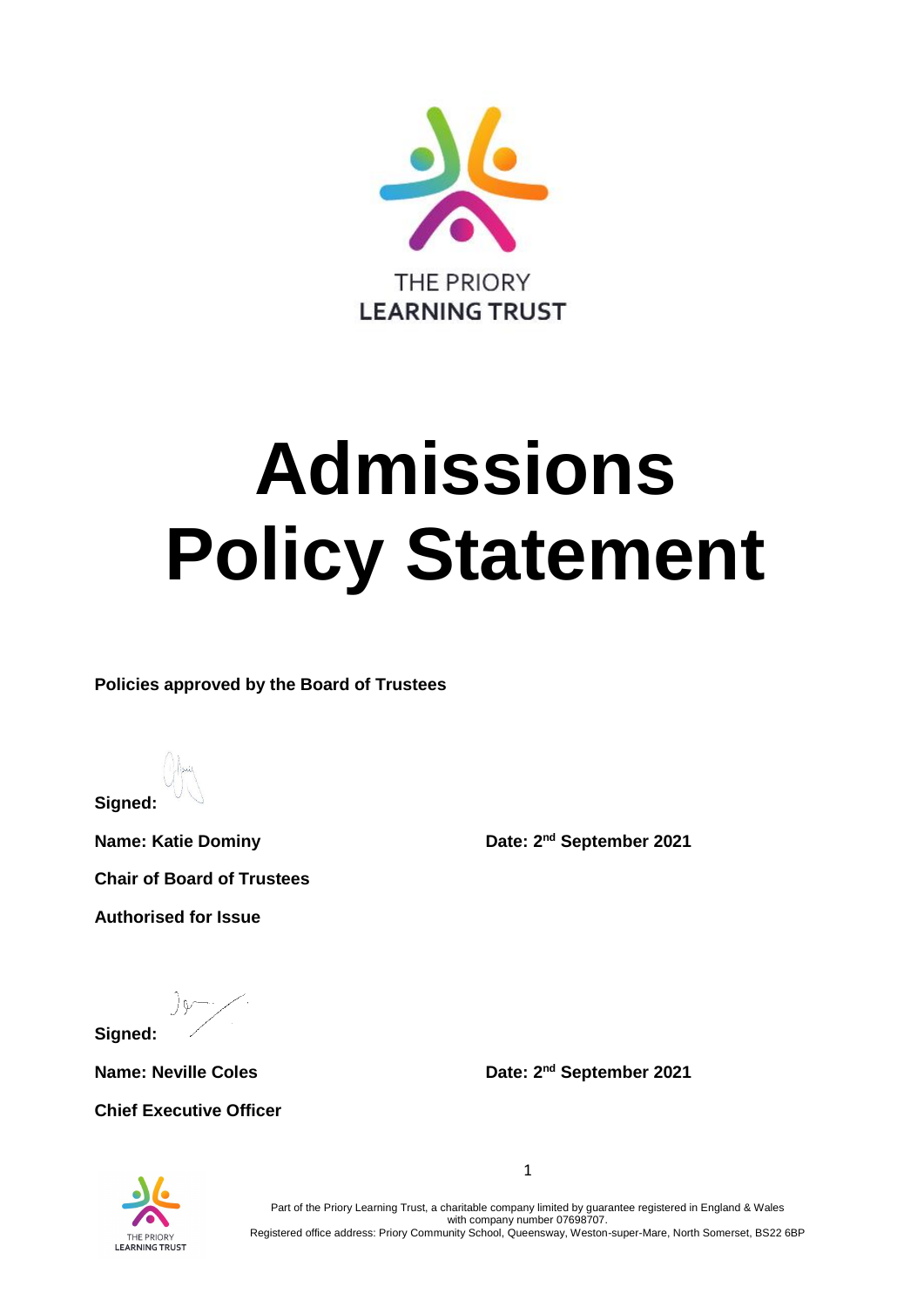## **History of Policy Changes**

| <b>Date</b>      | <b>Version</b> | Change                                                                             | Origin of<br>Change e.g.<br>TU request,<br>change in<br>legislation. | <b>Changed by</b> |
|------------------|----------------|------------------------------------------------------------------------------------|----------------------------------------------------------------------|-------------------|
| May 2018         | 1              | September 2017                                                                     | Creation of<br>policy.                                               |                   |
| <b>July 2018</b> | $\overline{2}$ | <b>Added Headteacher</b><br>as well as Principal.<br>Changed the Trust<br>to TPLT. | Review of policy                                                     | Gail Webb         |
| May 2019         | $\overline{2}$ | No changes                                                                         | Review of policy                                                     | Sarah Gibbon      |
| April 2020       | 3              | Change from<br><b>Admission Policy to</b><br>Admission<br>Arrangements             | Review of policy                                                     | Sarah Gibbon      |
| December 2020    | 4              | Addition of<br>Complaints<br>Information                                           | Review of policy                                                     | Sarah Gibbon      |
| May 2021         | 5              | No changes                                                                         | Annual review                                                        | Sarah Gibbon      |

This policy applies to The Priory Learning Trust and all its academies

| Date policy adopted | December 2021 |
|---------------------|---------------|
| Review cycle        | Annual        |
| Review date         | May 2022      |
|                     |               |



Part of the Priory Learning Trust, a charitable company limited by guarantee registered in England & Wales with company number 07698707. Registered office address: Priory Community School, Queensway, Weston-super-Mare, North Somerset, BS22 6BP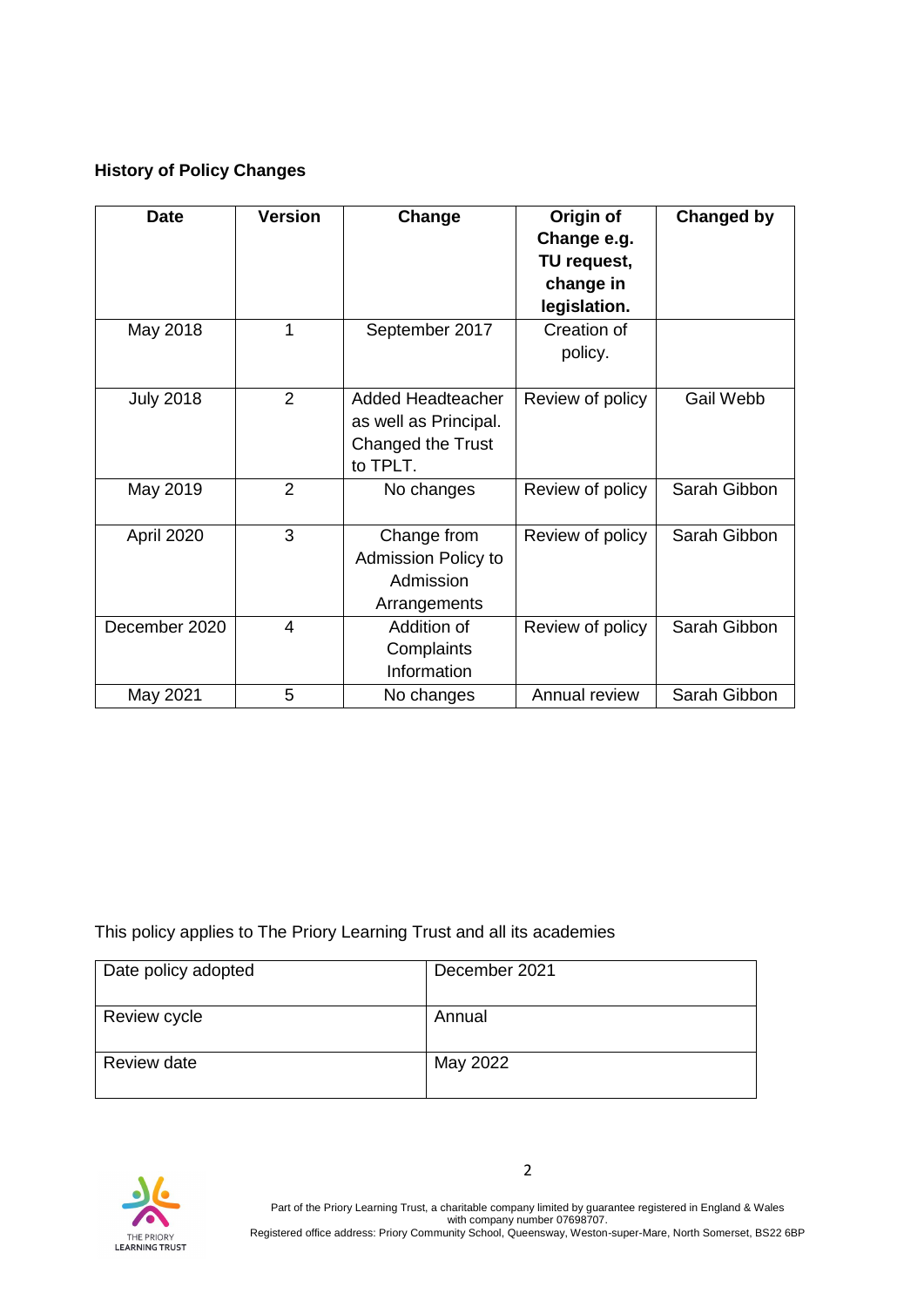## **Contents**

- 1. Policy Statement …………4
- 2. Review ……………………4



Part of the Priory Learning Trust, a charitable company limited by guarantee registered in England & Wales with company number 07698707. Registered office address: Priory Community School, Queensway, Weston-super-Mare, North Somerset, BS22 6BP